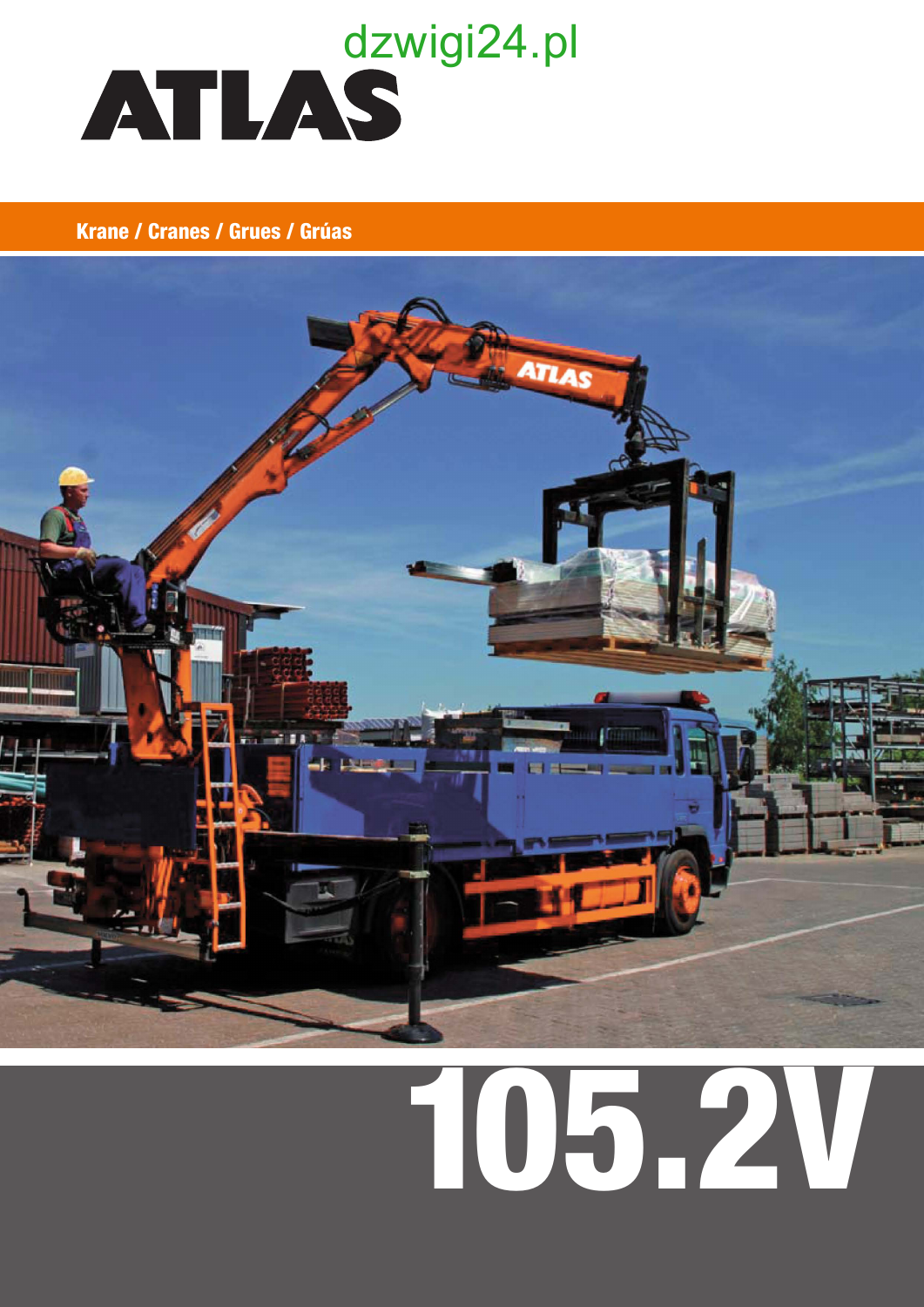# dzwigi24.pl

Krane / Cranes / Grues / Grúas 105.2 V

TECHNISCHE DATEN · TECHNICAL DATA · CARACTÉRISTIQUES TECHNIQUES · DATOS TÉCNICOS

## 105.2V

V-Kran . Long-boom crane . Grue avec bras long . Grua brazo largo



### 105.2V-6,6/1/V101 (A11V) 105.2V-8,7/2/V102 (A12V)



| Allgemeine Hinweise:<br>- Angaben der Faltkrane bei 10° Hubarmstellung<br>- Für die stationäre Montage ist der Betriebsdruck zu reduzieren<br>- Maße in m, Traglasten in t  | General notes:<br>- Lifting data based on a boom position of 10°<br>- For stationary installation, the operating<br>pressure must be reduced<br>- Dimensions in "m", load capacities in metric "t"                                        |  |  |
|-----------------------------------------------------------------------------------------------------------------------------------------------------------------------------|-------------------------------------------------------------------------------------------------------------------------------------------------------------------------------------------------------------------------------------------|--|--|
| Indications universelles:<br>- Flèche en position de 10°<br>- Il faudra réduire la pression de service pour des montage à poste fixe<br>- Dimensions en "m", charges en "t" | Indicaciones generales:<br>- Datos sobre las grúas articulados cuando la posición del brazo<br>de elevación es de 10°<br>- Para el montaje estacionario, es necesario reducir la presión de servicio<br>- Dimensión en 'm' y carga en 't' |  |  |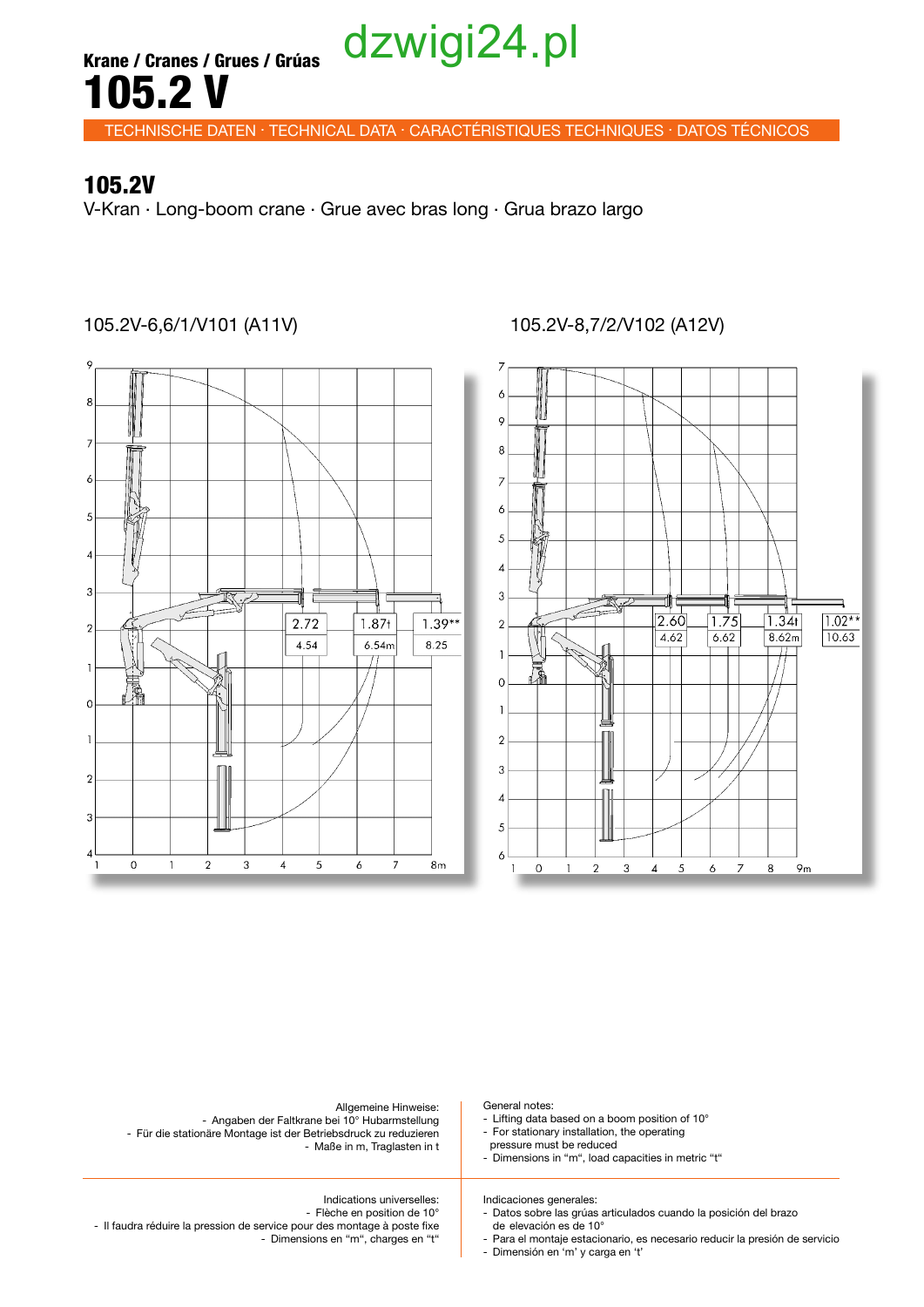## dzwigi24.pl

Krane / Cranes / Grues / Grúas 105.2V

TECHNISCHE DATEN · TECHNICAL DATA · CARACTÉRISTIQUES TECHNIQUES · DATOS TÉCNICOS



| Typ<br>type<br>type<br>tipo | Höhe<br>height<br>hauteur<br>altura | Höhe<br>height<br>hauteur<br>altura |      | Traglast bei der jeweiligen Ausladung<br>load at the respective reach<br>charge de levage à la portée respective<br>capacidad al alcance respectivo |      |                |         |                |          |                |
|-----------------------------|-------------------------------------|-------------------------------------|------|-----------------------------------------------------------------------------------------------------------------------------------------------------|------|----------------|---------|----------------|----------|----------------|
|                             | н                                   | H1                                  |      | W                                                                                                                                                   |      | W <sub>1</sub> | L2      | W <sub>2</sub> | L3       | W <sub>3</sub> |
|                             | m                                   | m                                   | m    |                                                                                                                                                     | m    |                | m       |                | m        |                |
| A11                         | 2,38                                | 3,37                                | 4,54 | 2,72                                                                                                                                                | 6,54 | 1,87           | $8.25*$ | $1,39*$        |          |                |
| A <sub>12</sub>             | 2,38                                | 3,28                                | 4,62 | 2,60                                                                                                                                                | 6,62 | 1,75           | 8,62    | 1,34           | $10,63*$ | 1,02*          |

| Typ<br>type<br>type<br>tipo | Hubmoment<br><b>loadmoment</b><br>moment de course<br>capacidad |       | Ausladung<br>reach<br>portée<br>alcance |       | <b>Betriebsdruck</b><br>working pressure<br>pression de marche<br>presion de trabajo | Ölfördermenge<br>oilflow<br>débit d'huile<br>caudal de aceite | Schwenkbereich<br>slewing angle<br>g. de basculement<br>giro | Gewicht<br>weight<br>poids<br>peso |         |        |
|-----------------------------|-----------------------------------------------------------------|-------|-----------------------------------------|-------|--------------------------------------------------------------------------------------|---------------------------------------------------------------|--------------------------------------------------------------|------------------------------------|---------|--------|
|                             | <b>kNm</b>                                                      | mt    | hydr.                                   | mech. | bar                                                                                  | l/min                                                         |                                                              | kg**                               | kg***   | kg**** |
| A11                         | 121.10                                                          | 12.35 | 6,61                                    | 8,61  | 270                                                                                  | 45                                                            | $410^\circ$                                                  | 1275                               | $215 -$ |        |
| A12                         | 17,80                                                           | 12,01 | 8,69                                    | 10,69 |                                                                                      |                                                               |                                                              | 1505                               | 290     | 80     |

Einstufung - classification - classification - clasificación = H1 - B3



- = Daten für die mechanische Verlängerung / data for the manual extension /
- = données techn. pour allonge méc. / detaillos para extensiones manuales \*\* = einfaches Grundgerät im Lasthakenbetrieb / simple basic unit for loadhook work /
- type de base simple avec crochet / maquina base para trabajo con gancho \*\*\* = je nach Ausführung der Abstützungen / depending on stabilizer /
- dépendant de modèle du stabilisateur / segun la version de los estabilizadores = Ölbehälter mit Füllung / oil tank with oil / reservoir avec contenu / deposito con aceite